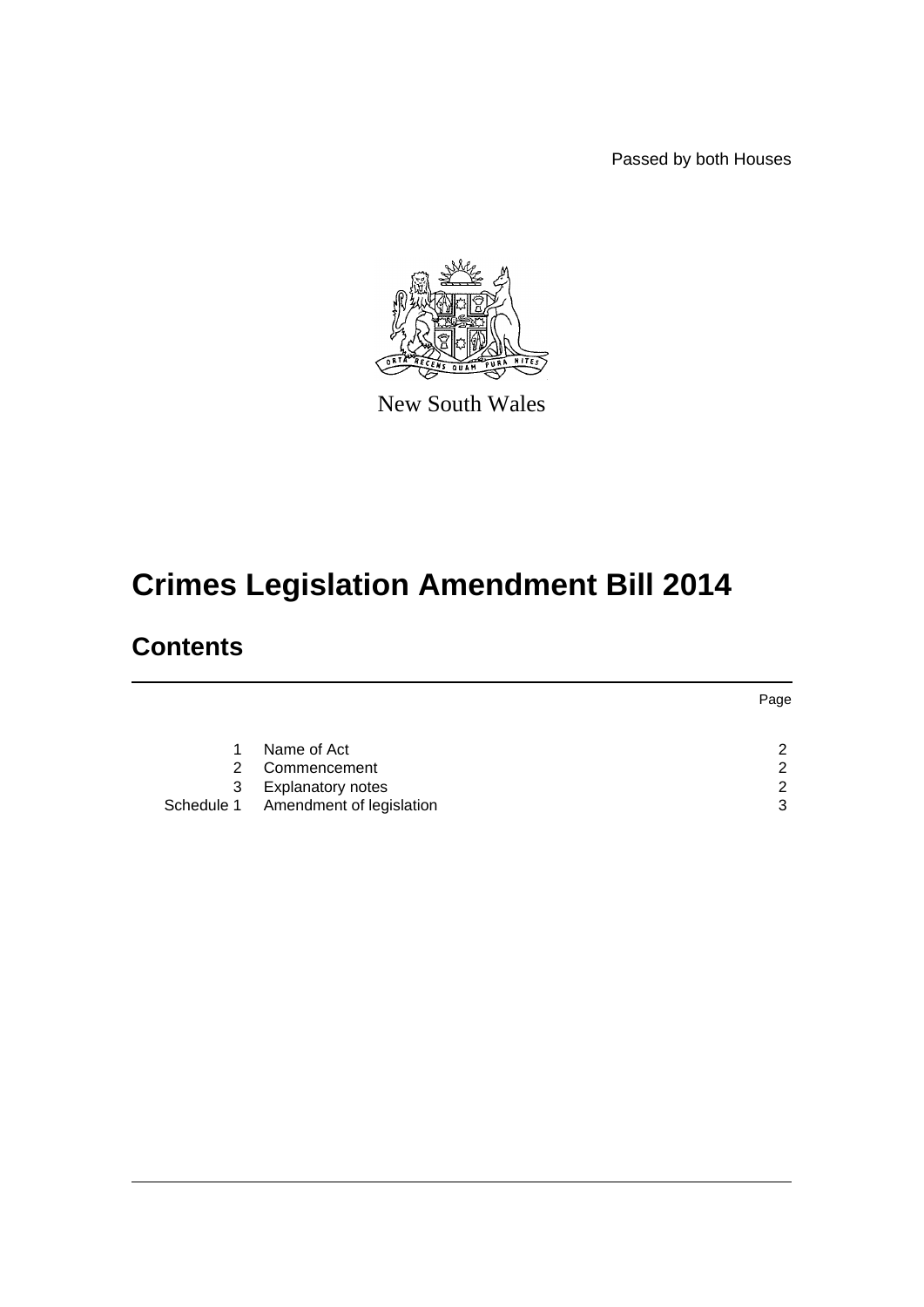*I certify that this public bill, which originated in the Legislative Assembly, has finally passed the Legislative Council and the Legislative Assembly of New South Wales.*

> *Clerk of the Legislative Assembly. Legislative Assembly, Sydney,* , 2014



New South Wales

# **Crimes Legislation Amendment Bill 2014**

Act No , 2014

An Act to make miscellaneous amendments to various Acts with respect to criminal offences and procedure; and for other purposes.

*I have examined this bill and find it to correspond in all respects with the bill as finally passed by both Houses.*

*Assistant Speaker of the Legislative Assembly.*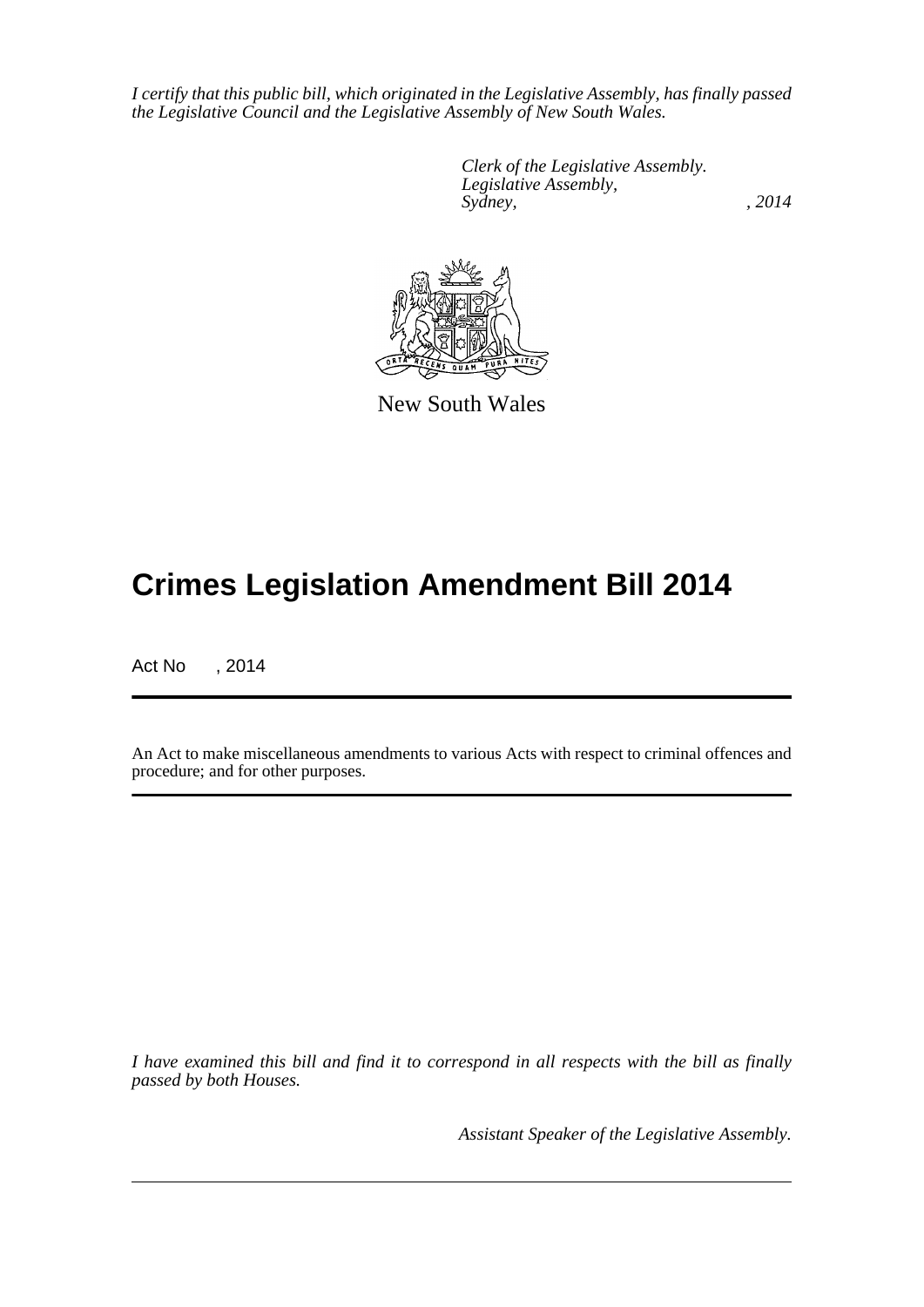Crimes Legislation Amendment Bill 2014 [NSW]

## <span id="page-2-0"></span>**The Legislature of New South Wales enacts:**

## **1 Name of Act**

This Act is the *Crimes Legislation Amendment Act 2014*.

## <span id="page-2-1"></span>**2 Commencement**

This Act commences on the date of assent to this Act.

## <span id="page-2-2"></span>**3 Explanatory notes**

The matter appearing under the heading "Explanatory note" in Schedule 1 does not form part of this Act.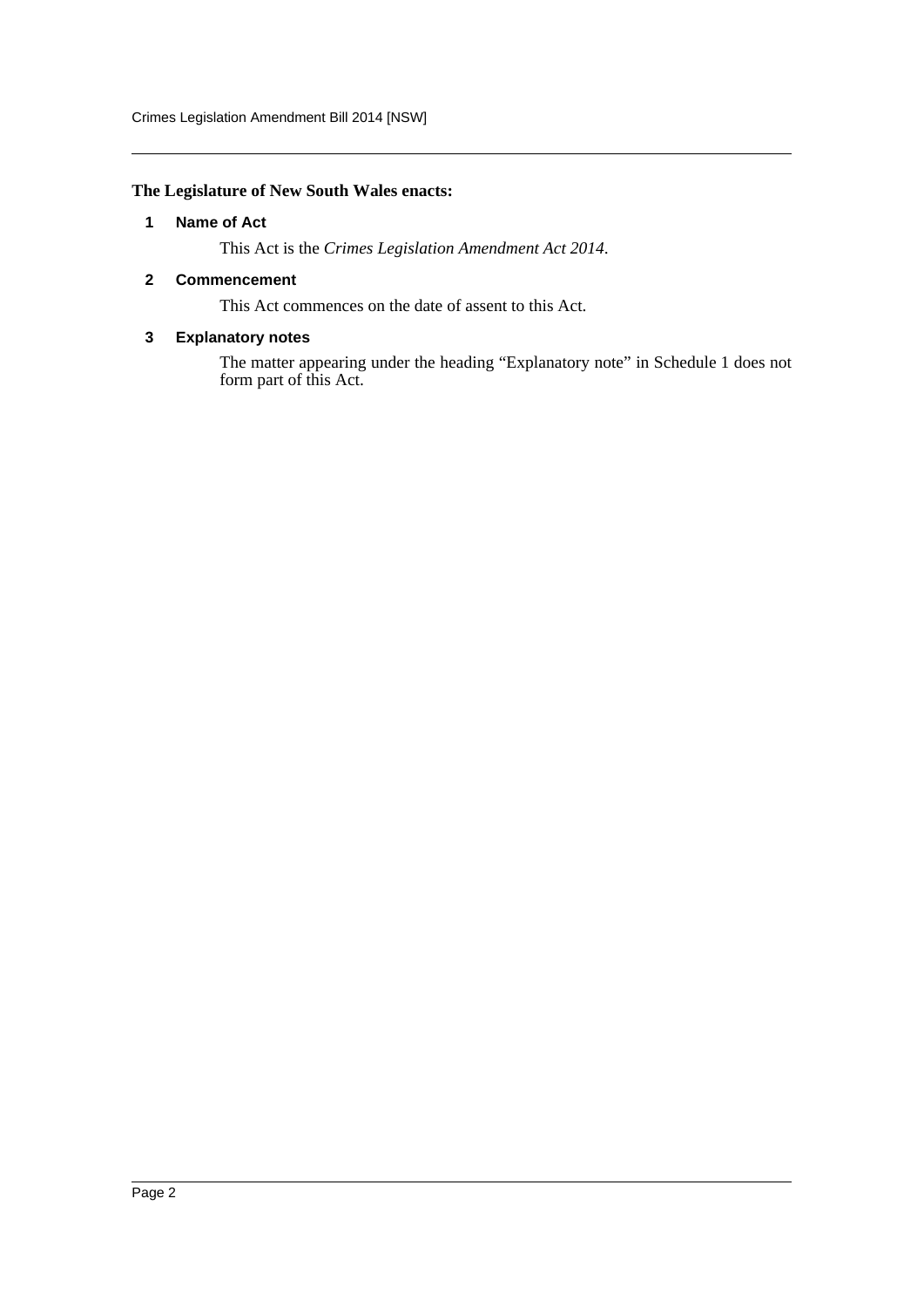## <span id="page-3-0"></span>**Schedule 1 Amendment of legislation**

## **1.1 Crimes Act 1900 No 40**

## **[1] Section 61HA Consent in relation to sexual assault offences**

Insert ", or attempts to commit the offences," after "the offences" in section 61HA (1).

## **[2] Section 61HA (5) (c)**

Omit "medical". Insert instead "health".

## **[3] Section 93FB Possession of dangerous articles other than firearms**

Insert at the end of section 93FB (1) (c):

or

(d) a distress signal, or distress flare, that operates by emitting a bright light,

## **Explanatory note**

Item [1] applies the statutory definition of *consent* to attempts to commit sexual assault offences.

Item [2] negates consent to sexual intercourse in circumstances where consent has been given under a mistaken belief that the sexual intercourse is for health purposes. This expands the circumstances in section 61HA (5) (c) in which consent is negated, which are currently limited to medical or hygienic purposes.

Item [3] makes it an offence to possess a distress signal, or distress flare, that operates by emitting a bright light in a public place without a reasonable excuse.

## **1.2 Crimes (Domestic and Personal Violence) Act 2007 No 80**

## **Section 50 Commencement of proceedings by application notice**

Insert at the end of the section:

- (2) The regulations may make provision for the form of an application notice for an apprehended personal violence order under this Division (a *personal violence application notice*) or for the information to be included in a personal violence application notice.
- (3) Without limiting subsection (2), the regulations may require inclusion of the following information in a personal violence application notice:
	- (a) whether there is an existing commercial relationship between the applicant and the defendant,
	- (b) whether there is an outstanding debt owed by the defendant to the applicant or by the applicant to the defendant,
	- (c) whether there have been previous civil or criminal proceedings between the applicant and the defendant,
	- (d) that it is an offence under the Act to make a statement in the application that the applicant knows is false or misleading in a material particular.

#### **Explanatory note**

The proposed amendment to the *Crimes (Domestic and Personal Violence) Act 2007* provides a regulation-making power to prescribe the form of the application notice to be issued and filed in respect of an application for an apprehended personal violence order, including the power to require certain information to be disclosed in the application.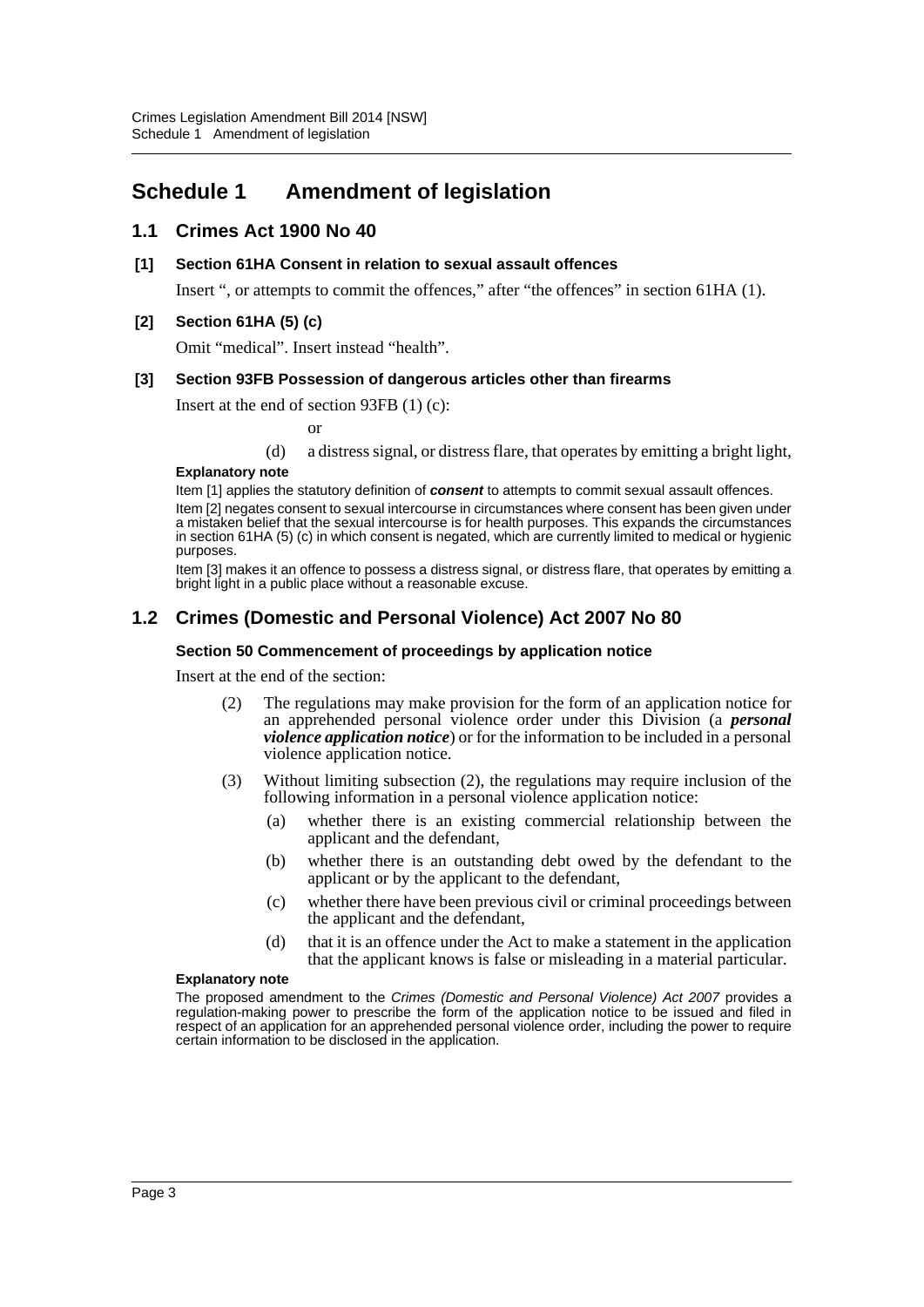## **1.3 Crimes (Forensic Procedures) Act 2000 No 59**

## **Schedule 2 Savings, transitional and other provisions**

Insert after Part 6:

## **Part 7 Crimes Legislation Amendment Act 2014**

## **15 Validation of certain forensic procedures**

- (1) A police officer who had completed a training course in carrying out forensic procedures conducted by the NSW Police Force before carrying out a forensic procedure is taken to have been appropriately qualified to carry out the forensic procedure.
- (2) This clause applies only to forensic procedures carried out before 24 December  $20\overline{1}3$ .

## **Explanatory note**

The proposed amendment to the *Crimes (Forensic Procedures) Act 2000* gives retrospective authorisation to certain forensic procedures that were carried out before 24 December 2013. A police officer who carried out such a forensic procedure who had, before carrying out the procedure, completed a forensic procedures training course conducted by the NSW Police Force is taken to have been appropriately qualified to carry out that procedure.

## **1.4 Crimes (Sentencing Procedure) Act 1999 No 92**

## **[1] Section 53A Aggregate sentences of imprisonment**

Insert "written" before "record" in section 53A (2).

## **[2] Section 54B Consideration of standard non-parole period in sentencing**

Insert "and make a written record of" after "indicate" in section 54B (4).

#### **Explanatory note**

The proposed amendments to the *Crimes (Sentencing Procedure) Act 1999* require a court that imposes an aggregate sentence when sentencing for two or more offences to make a written record of the sentence that would have been imposed, and the non-parole period that would have been set for any offence to which a standard non-parole period applied, for each offence had it imposed separate sentences.

## **1.5 Criminal Appeal Rules**

## **Rule 86 Application for guideline judgment**

Omit "section 174 of the *Criminal Procedure Act 1986*" from rule 86 (1).

Insert instead "section 37 of the *Crimes (Sentencing Procedure) Act 1999*".

#### **Explanatory note**

The proposed amendment to the *Criminal Appeal Rules* updates a cross-reference to the section and Act that deals with guideline judgments on the application of the Attorney General.

## **1.6 Criminal Procedure Act 1986 No 209**

## **[1] Section 190 Time for hearing**

Insert "or at any subsequent mention of the proceedings" after "date" in section 190 (3).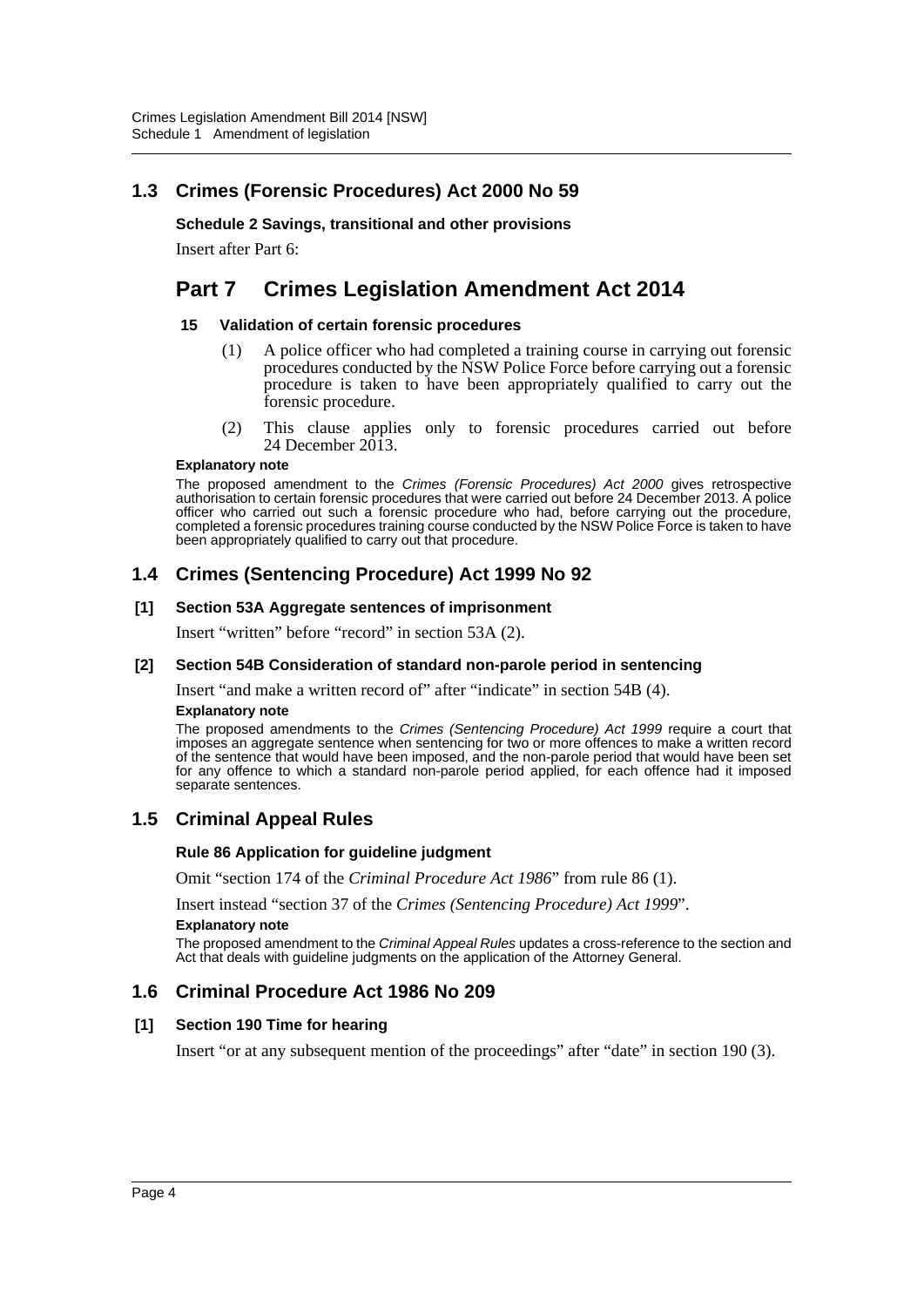## **[2] Section 190 (3)**

Omit "the matter on that day".

Insert instead "and determine the matter on the first or a subsequent day on which the matter is listed for mention".

## **[3] Section 190 (4)**

Insert after section 190 (3):

(4) The court may not proceed to hear and determine the matter unless it is satisfied that the accused person had reasonable notice of the first return date or the mention date.

## **[4] Section 282 Scientific examinations**

Omit section 282 (3).

#### **Explanatory note**

Items [1]–[3] clarify that the Local Court can hear and finally determine a matter in an accused person's absence on the first return date or on a subsequent day when the matter is listed for mention or hearing if satisfied that the accused person had reasonable notice of the first return date or mention date.

Item [4] removes the requirement that a court must obtain the consent of an accused person to the summary disposal of proceedings if a scientific examination certificate is tendered by the prosecution in the proceedings.

## **1.7 Drug Misuse and Trafficking Act 1985 No 226**

## **[1] Section 3 Definitions**

Insert in alphabetical order in section 3 (1):

*Schedule 9 substance* means a Schedule 9 substance within the meaning of the *Poisons and Therapeutic Goods Act 1966*.

## **[2] Section 18B**

Insert after section 18A:

#### **18B Manufacture, production, possession and supply of certain Schedule 9 substances**

- (1) A person who manufactures or produces, or who knowingly takes part in the manufacture or production of, a Schedule 9 substance (not being a prohibited drug within the meaning of this Act) is guilty of an offence.
- (2) A person who supplies, or who knowingly takes part in the supply of, a Schedule 9 substance (not being a prohibited drug within the meaning of this Act) is guilty of an offence.
- (3) A person who has in his or her possession a Schedule 9 substance (not being a prohibited drug within the meaning of this Act) is guilty of an offence. Maximum penalty (subsection (3)): 20 penalty units or imprisonment for 12 months, or both.
- (4) Nothing in this section renders unlawful the manufacture, production, possession or supply of a Schedule 9 substance (not being a prohibited drug) by:
	- (a) a person licensed or authorised to do so under the *Poisons and Therapeutic Goods Act 1966*, or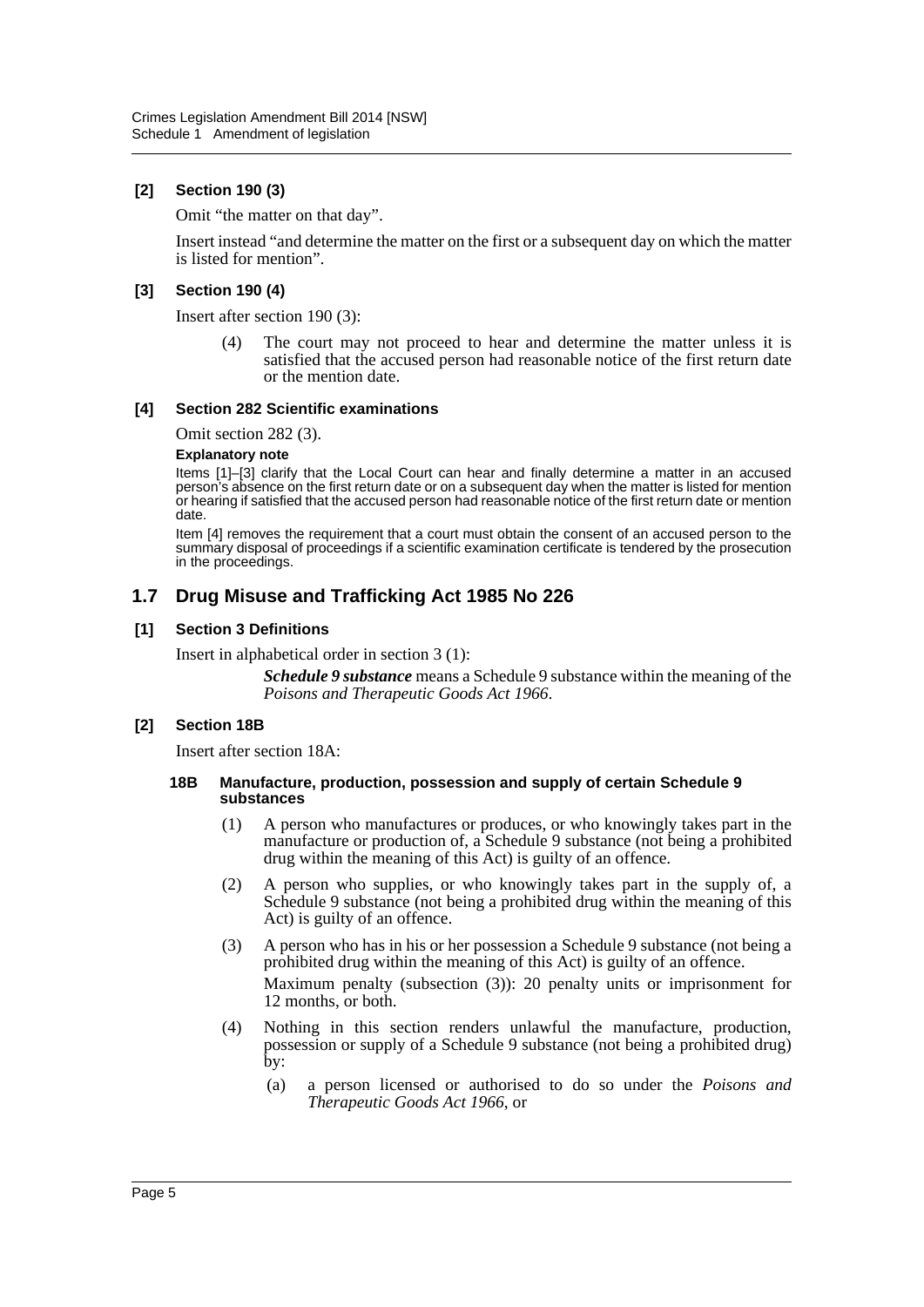(b) a person in accordance with an authorisation given by the Secretary of the Ministry of Health under section 17D of that Act,

or renders unlawful the taking part by any other person in the manufacture, production or supply of such a substance by a person to whom paragraph (a) or (b) applies or the possession of the substance by the other person for those purposes.

## **[3] Section 21 Penalties**

Insert ", except as otherwise expressly provided by this Division" after "both".

#### **[4] Section 25B Manufacture, production, possession and supply of certain Schedule 9 substances**

Omit the section.

## **[5] Section 40 Effect of certain representations**

Insert after section 40 (1):

(1A) A substance (not being a prohibited drug) which, for the purpose of its being supplied, is represented (whether verbally, in writing or by conduct) as being a Schedule 9 substance or a specified Schedule 9 substance is, for the purposes of this Act and the regulations, taken to be a Schedule 9 substance or the specified Schedule 9 substance, as the case requires.

## **[6] Section 46**

Insert after section 45:

#### **46 Transitional provision—repeal of section 25B and re-enactment as summary offence**

- (1) An offence under section 25B, and any related offence, is taken to be, and to always have been, an offence that is required to be prosecuted summarily before the Local Court.
- (2) Subsection (1) does not apply to an offence if an indictment for the offence was presented or filed before the commencement of this section.
- (3) If an indictment for an offence under section 25B, or any related offence, was presented or filed before the commencement of this section and proceedings on the indictment have not commenced, the court may remit the matter to the Local Court to be disposed of summarily if it considers it is in the interests of justice to do so.
- (4) This section does not affect the validity of anything done or omitted before the commencement of this section in connection with proceedings for an offence that, but for subsection  $(1)$ , would have been validly done or omitted.
- (5) Despite section 179 of the *Criminal Procedure Act 1986*, proceedings for an offence to which subsection (1) applies may be commenced not later than 6 months after the commencement of this section.
- (6) A reference to section 25B is a reference to section 25B, as in force before its repeal by the *Crimes Legislation Amendment Act 2014*.
- (7) In this section:

*related offence* means:

(a) an offence under section 26 of conspiring to commit an offence under section 25B, or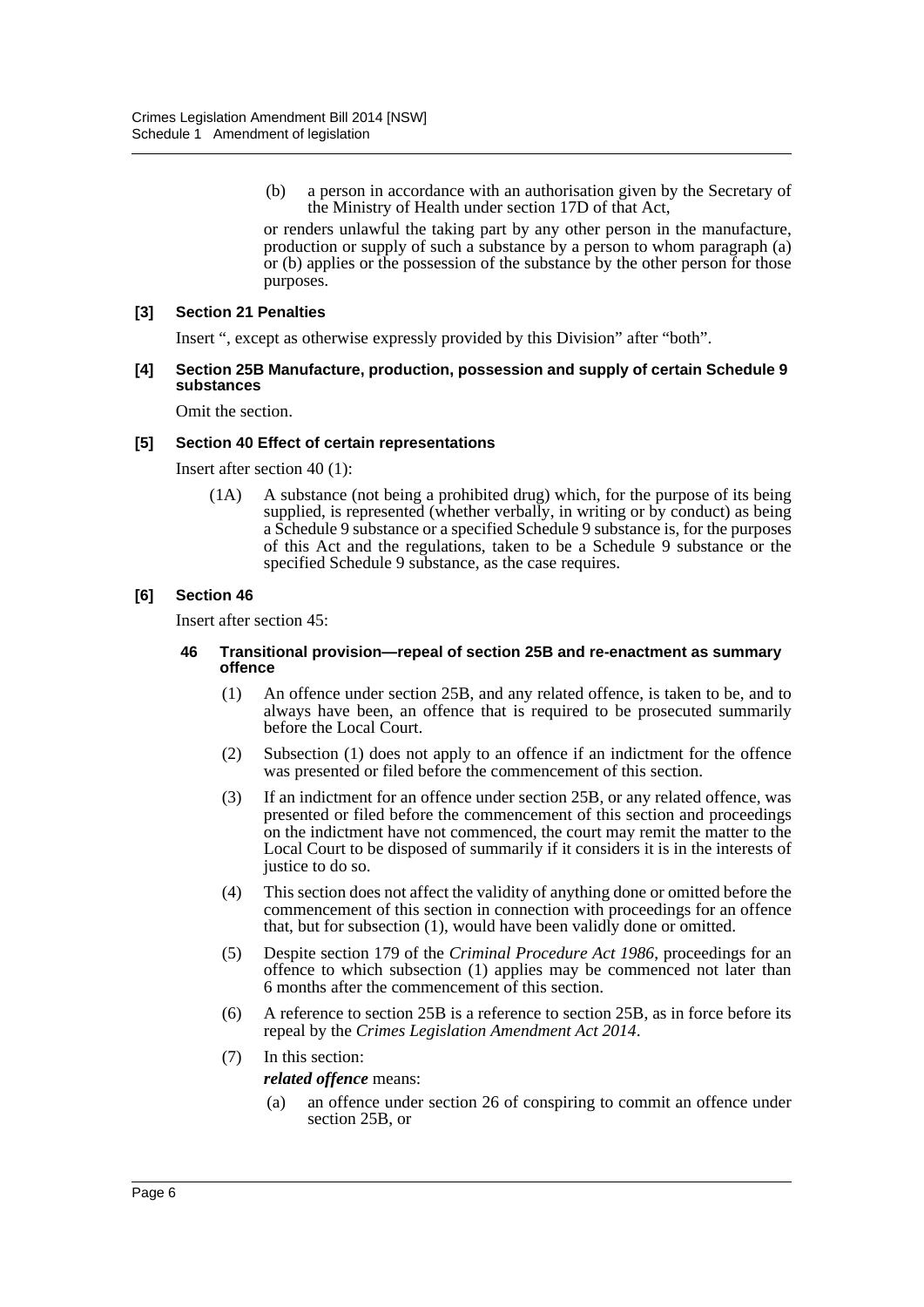- (b) an offence under section 27 of aiding, abetting, counselling, procuring, soliciting or inciting the commission of an offence against section 25B, or
- (c) an offence under section 28 of conspiring to commit an offence under a provision of a law that corresponds to section 25B, or
- (d) an offence under section 28 of aiding, abetting, counselling, procuring, soliciting or inciting the commission of an offence under a provision of a law that corresponds to section 25B, or
- (e) an offence under section 43B that is committed if a corporation commits a corporate offence and the corporate offence is an offence under section 25B.

#### **Explanatory note**

The proposed amendments to the *Drug Misuse and Trafficking Act 1985* in items [1]–[4] and [6] make offences involving the manufacture, production, possession or supply of substances listed in Schedule 9 of the Poisons Standard (within the meaning of Part 6-3 of the *Therapeutic Goods Act 1989* of the Commonwealth) (including offences that have already been committed), summary offences. If an indictment for such an offence, or any related offence, has already been presented or filed but proceedings on the indictment have not commenced, the court may remit the matter to the Local Court to be disposed of summarily if it considers it is in the interests of justice to do so.

Item [5] provides that a substance that is represented as being a Schedule 9 substance is taken to be a Schedule 9 substance.

## **1.8 Graffiti Control Act 2008 No 100**

## **Section 20**

Omit the section. Insert instead:

#### **20 Proceedings for offences**

Proceedings for an offence under this Act:

- (a) may be dealt with summarily before the Local Court, and
- (b) must be commenced not later than 2 years from when the offence is alleged to have been committed.

#### **Explanatory note**

The proposed amendment to the *Graffiti Control Act 2008* inserts a 2-year limitation period for commencing proceedings for offences under that Act, displacing the 6-month limitation period for commencing proceedings for summary offences imposed by section 179 (1) of the *Criminal Procedure Act 1986*.

## **1.9 Inclosed Lands Protection Act 1901 No 33**

#### **Section 4AA**

Insert after section 4:

#### **4AA Unlawful re-entry on inclosed lands**

(1) A person who, without reasonable excuse, knowingly enters an event venue during an organised event in contravention of a re-entry prohibition given to the person is guilty of an offence.

Maximum penalty: 10 penalty units.

- (2) A *re-entry prohibition* is a direction given by a responsible authority for an organised event, after a person has been directed to leave the organised event, that directs the person:
	- (a) not to re-enter the event venue during the organised event, or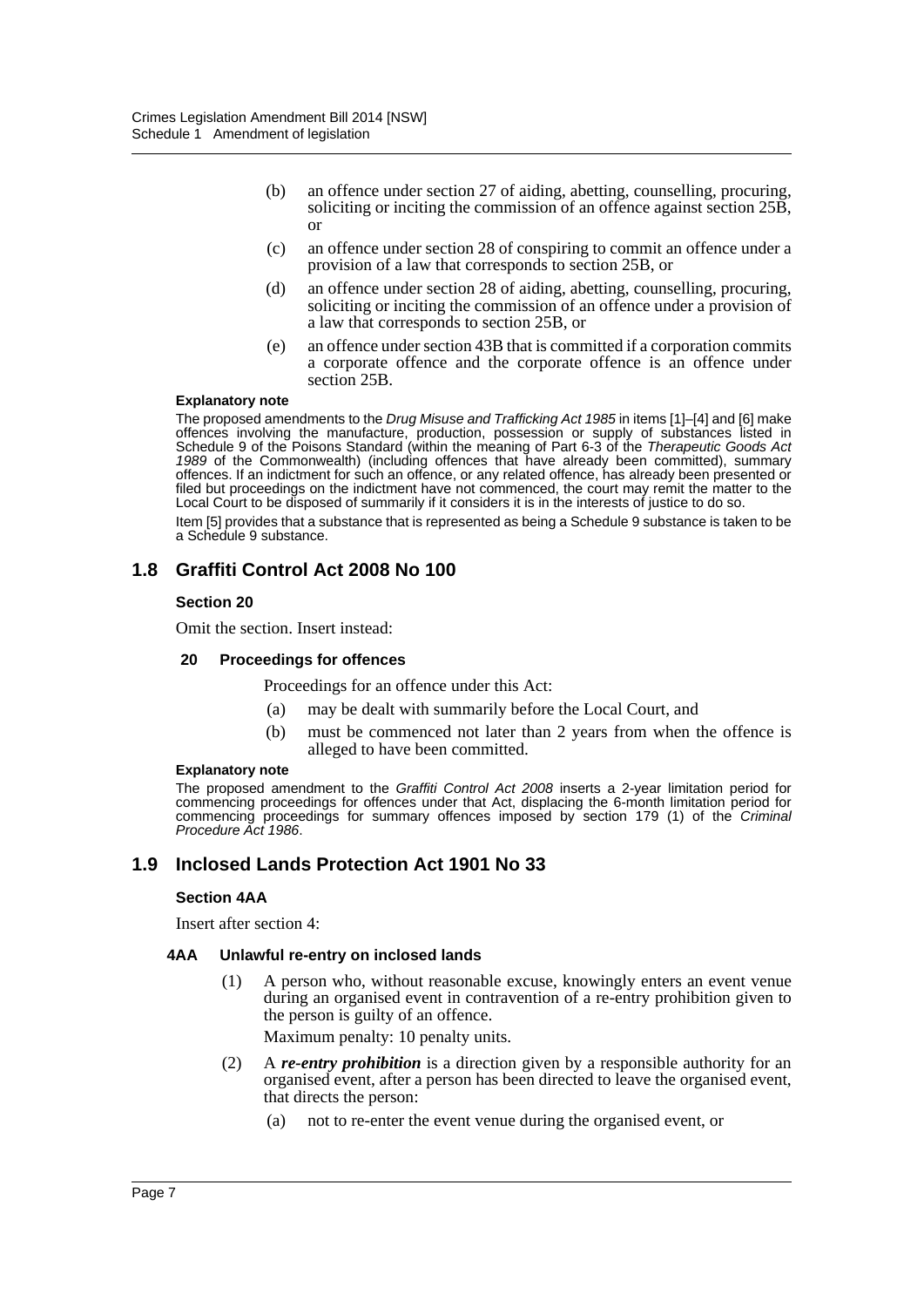- (b) not to enter any specified event venue during an organised event for which the responsible authority is the responsible authority, or both.
- (3) A re-entry prohibition may be given orally in person or in writing.
- (4) The responsible authority must, at the time of giving the re-entry prohibition:
	- (a) specify the event venue or venues, and organised event or events, to which the re-entry prohibition applies, and
	- (b) specify the duration of the re-entry prohibition, and
	- (c) state the reason why the re-entry prohibition is being given, and
	- (d) warn the person subject to the re-entry prohibition that it is an offence to contravene the re-entry prohibition.
- (5) Proof of reasonable excuse under this section lies on the person charged with the offence.
- (6) If a person who enters an event venue in contravention of a re-entry prohibition is also prohibited or banned from entering the event venue under another Act or law, the person cannot be found guilty of both an offence under this Act and an offence under the other Act or law in respect of the same conduct.
- (7) In this section:

*event organiser* in relation to an organised event means the person in charge or apparently in charge of the organised event and who has the power to admit persons to or exclude persons from attending the organised event.

*event venue* means that part of inclosed lands used for an organised event to which right of entry is conferred by a ticket, membership or similar arrangement.

#### *organised event* means:

- (a) an organised sporting event, and includes any performance, ceremony or formalities conducted in conjunction with the event, or
- (b) an organised public exhibition, fair, convention, performance, ceremony, festival or similar event, or
- (c) an event of a kind prescribed by the regulations.

*responsible authority* for an organised event means:

(a) the owner, occupier or person apparently in charge of the event venue used or to be used for the organised event, or

(b) the event organiser.

#### **Explanatory note**

The proposed amendment to the *Inclosed Lands Protection Act 1901* creates a new offence of entering inclosed lands in contravention of a re-entry prohibition. A *re-entry prohibition* is a direction by the responsible authority for an organised event, after a person has been directed to leave the organised event, that a person must not enter an event venue or venues during an organised event. The re-entry prohibition can apply just to the event venue and organised event the person was directed to leave or, instead or as well, to any other event venue or organised event for which the responsible authority giving the re-entry prohibition is the responsible authority. The proposed offence is intended to focus on event venues that are primarily or exclusively sporting or entertainment venues. Although a re-entry prohibition could apply to other venues that are not primarily or exclusively used for sporting or entertainment events, application of the provision will be limited to that part of such venue that is being used for a ticketed event and only while the event is taking place, and not to the whole of the venue.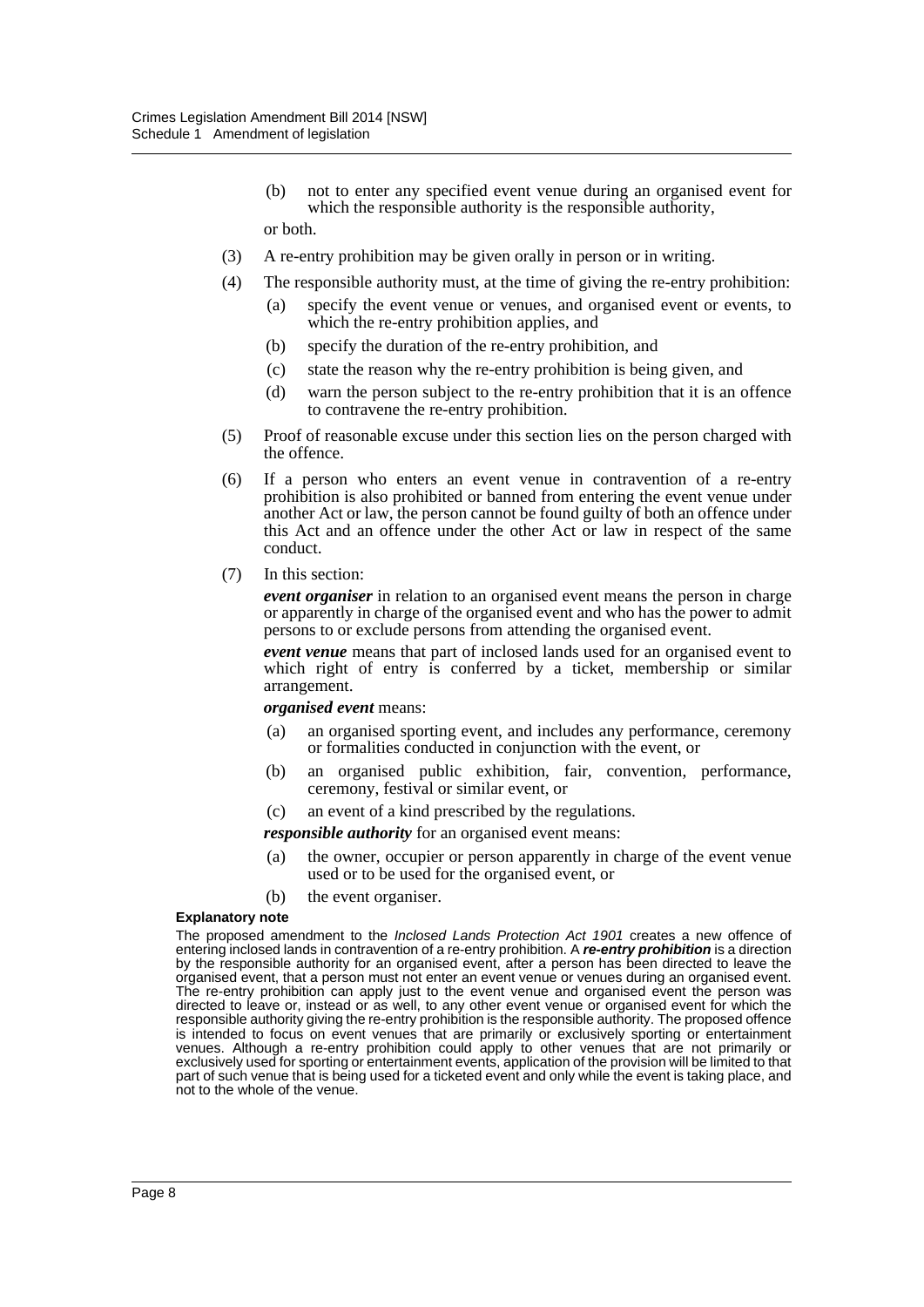## **1.10 Telecommunications (Interception and Access) (New South Wales) Act 1987 No 290**

## **[1] Section 3 Definitions**

Omit the definition of *certifying officer* from section 3 (1). Insert instead: *certifying officer*, in relation to an eligible authority, means:

- - (a) in the case of the Police Force:
		- (i) the Commissioner of Police, or
		- (ii) a Deputy Commissioner of Police, or
		- (iii) an officer whose rank is equivalent to that of Assistant Commissioner of the Australian Federal Police, or
		- (iv) an officer who is authorised to be a certifying officer of the Police Force under section 5AC (4) of the Commonwealth Act, or
	- (b) in the case of the New South Wales Crime Commission:
		- (i) an executive officer of that Commission, or
		- (ii) a member of the staff of that Commission who is authorised to be a certifying officer of the Commission under section 5AC (5) of the Commonwealth Act, or
	- (c) in the case of the Independent Commission Against Corruption:
		- (i) the Commissioner of that Commission, or
		- (ii) an Assistant Commissioner of that Commission, or
		- (iii) an officer who is authorised to be a certifying officer of that Commission under section 5AC (9A) of the Commonwealth Act, or
	- (d) in the case of the Police Integrity Commission:
		- (i) the Commissioner of that Commission, or
		- (ii) an Assistant Commissioner of that Commission, or
		- (iii) an officer who is authorised to be a certifying officer of that Commission under section 5AC (8) of the Commonwealth Act, or
	- (e) in the case of the Police Royal Commission—the Police Royal Commissioner.

## **[2] Section 3 (1), definition of "chief officer"**

Omit "Chairperson" from paragraph (b). Insert instead "Commissioner".

## **[3] Section 3 (1), definition of "officer"**

Omit "a member, or" from paragraph (b). Insert instead "an executive officer, or". **Explanatory note**

Item [1] substitutes the definition of *certifying officer* to make it consistent with the *Telecommunications (Interception and Access) Act 1979* of the Commonwealth and items [2] and [3] update certain references relating to the NSW Crime Commission.

## **1.11 Terrorism (Police Powers) Act 2002 No 115**

#### **[1] Section 26ZI Monitoring contact with family members, lawyers etc under sections 26ZE, 26ZG, 26ZGA and 26ZH**

Omit section 26ZI (6) (c). Insert instead:

(c) the information is protected information, and